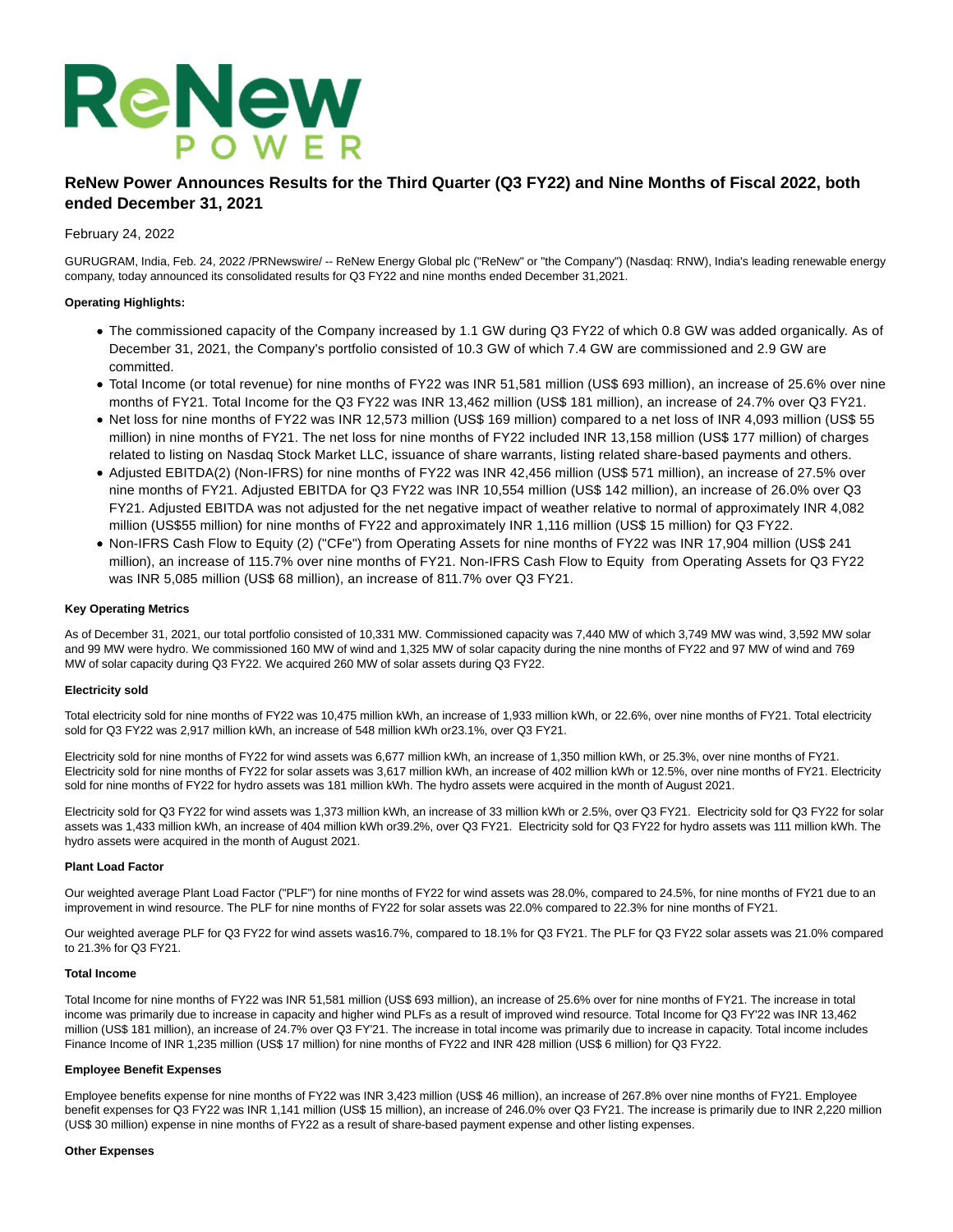Other Expenses, which includes Operating & Maintenance (O&M) as well as General & Administrative (G&A), for nine months of FY22 was INR 6,495 million (US\$ 87 million), an increase of 30.4 % over nine months of FY21. The increase was in line with increase in operating capacity and certain investments for future growth. Other expenses for Q3 FY22 was INR 2,178 million (US\$ 29 million), an increase of 51.4% over Q3 FY21. Other expenses for Q3 FY21 included a onetime positive adjustment of INR 168 million (US\$ 2 million) on account of assets held for sale resulting in lower comparable expense base for the period and therefore higher percentage of variance. The increase without this onetime adjustment is in line with increase in operating capacity and certain investments for future growth.

## **Net Loss**

The net loss for nine months of FY22 was INR 12,573 million (US\$ 169 million) compared to a net loss of INR 4,093 million (US\$ 55 million) in nine months of FY21. The net loss for nine months of FY22 included INR 13,158 million (US\$ 177 million) of charges related to listing on Nasdaq Stock Market LLC, issuance of share warrants, listing related share-based payments and others.

## **Adjusted EBITDA** (2)

Adjusted EBITDA (Non-IFRS) for nine months of FY22 was INR 42,456 million (US\$ 571 million), an increase of 27.5% over nine months of FY21. Adjusted EBITDA for Q3 FY22 was INR 10,554 million (US\$ 142 million), an increase of 26.0% over Q3 FY21. Adjusted EBITDA was affected by the net negative impact of weather relative to normal of approximately INR 4,082 million (US\$55 million) for nine months of FY22 and approximately INR 1,116 million (US\$ 15 million) for Q3 FY22.

## **Run Rate Guidance**

The Company is reiterating its run rate adjusted EBITDA, Cash Flow to equity and Net Debt guidance, for its current operating portfolio of 7.3 GW (after the recent rooftop sale) and total portfolio of 10.2 GW, in line with previous disclosures:

| (\$ in millions)           | Run Rate Adjusted EBITDA | Run Rate Cash Flow to equity | Net Debt        |
|----------------------------|--------------------------|------------------------------|-----------------|
| 7.3 GW Operating Portfolio | \$825-\$890              | $$265 - $287$                | ~54.175         |
| 10.2 GW Total Portfolio    | \$1,115-\$1,205          | \$383-\$413                  | \$5,650-\$5,850 |

We continue to expect that adjusted EBITDA, excluding the impact of weather, for fiscal year 2022 will be approximately INR 60,750 million (or US\$810 million using a foreign exchange rate of Indian rupees into U.S. dollars of INR 75.00 to US\$1.00). The negative weather impact for the first nine months of fiscal year 2022 was approximately \$55 million.

Note: Construction (including land acquisition) typically takes approximately six to 18 months for utility-scale wind energy projects, and four to 12 months for utility-scale solar energy projects. PPAs are typically signed three to six months after receipt of the LOA although there have been recent delays in receiving PPAs principally due to COVID-19.

## **Finance Costs**

Finance costs for nine months of FY22 was INR 28,892 million (US\$ 388 million), an increase of 2.7% over nine months of FY21. Finance costs for Q3 FY22 was INR 11,584 million (US\$ 156 million), an increase of 21.7% over Q3 FY21. The increase in the finance costs is primarily due to higher borrowing in line with increase in capacity and some non-cash mark to market adjustments partially offset by lower average interest costs from refinancing activities.

## **Cash Flow**

Cash flow from operating activities for nine months of FY22 was INR 22,717 million (US\$ 305 million), compared to INR 23,109 (US\$ 311 million) million for nine months of FY21. The decrease is primarily on account of increase in working capital. Cash flow from operating activities for Q3 FY22 was INR 11,730 million (US\$ 158 million), compared to INR 10,399 million (US\$ 140 million) for Q3 FY21. The increase is on account of higher capacity and total income.

Cash used in investing activities for nine months of FY22 was INR 104,364 million (US\$ 1,403 million), compared to INR 8,128 million (US\$ 109 million) for nine months of FY21, primarily due to increased capital expenditure on organic growth and acquisition. Cash used in investing activities for Q3 FY22 was INR 28,306 million (US\$ 381 million), compared to INR 5,896 million (US\$ 79 million) for Q3 FY21, primarily due to capital expenditure for capacity addition and an acquisition.

Cash flow from financing activities for nine months of FY22 was INR 75,840 million (US\$ 1,019 million), compared to cash used in financing activities of INR 15,366 million (US\$ 207 million) in nine months of FY21, primarily due to net equity raised and additional net borrowings to finance business growth. Cash flow from financing activities for Q3 FY22 was INR 5,081 million (US\$ 68 million), compared to cash flow from financing activities of INR 596 million (US\$ 8 million) in Q3 FY21, primarily due additional net borrowings to finance business growth and lower interest paid.

## **Cap Ex**

During nine months of FY22, we commissioned 1,483 MWs of projects for which our capex was INR 65,012 million (US\$ 874 million) which has been broadly in line with the initially estimated cost.

## **Liquidity Position**

As of December 31, 2021, we had INR 59,843 million (US\$ 804 million) of cash and bank balances. This is aggregate of cash and cash equivalents INR 14,718 million (US\$ 198 million) as per cash flow statement and INR 45,125 million (US\$ 606 million) as bank balances other than cash and cash equivalents. During the third fiscal quarter of 2022, the cash spent on acquisition was INR 7,581 million (US\$ 102 million).

## **Debt**

**Gross debt on December 31, 2021 excluding debt with respect to acquisition in Q3 FY22 was INR 400,158 million (US\$ 5,379 million) and including acquisition, gross debt was INR 411,008 million (US\$ 5,525 million).**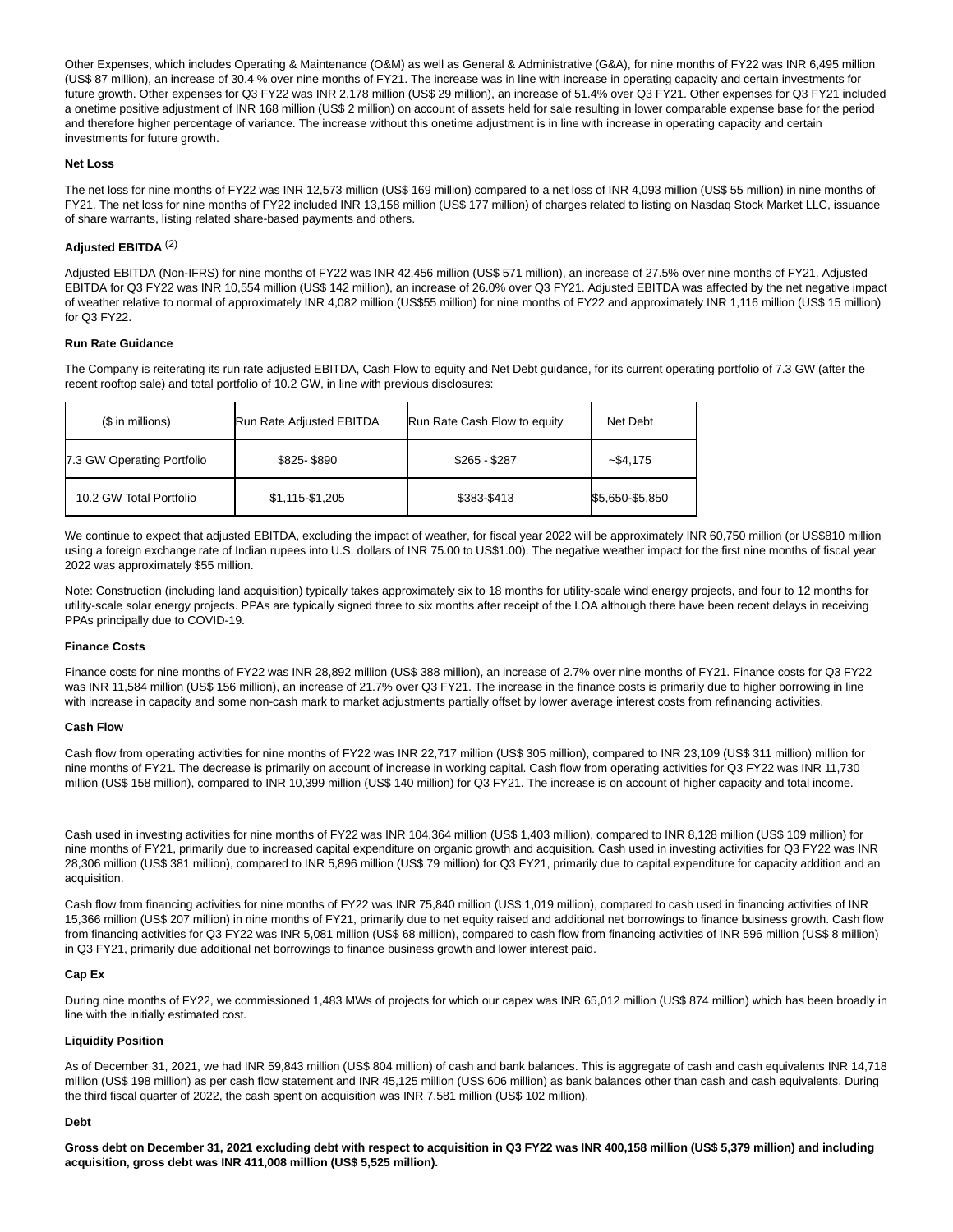#### **Receivables**

**Total Receivables as on December 31, 2021 was INR 51,713 million (US\$ 695 million) of which INR 5,203 million (US\$ 70 million) is unbilled and INR 1,447 million (US\$ 19 million) is others. Andhra Pradesh DISCOM (Distribution Companies being our customers) had a total outstanding of INR 16,533 million (US\$ 222 million) which we expect to recover fully. The day sales outstanding improved by 16 days from September 30, 2021 to December 31, 2021.**

#### **Other updates**

#### **Chief Financial Officer Transition**

On February 24, 2022, the Board of Directors (the "Board") of ReNew Energy Global plc ("ReNew") accepted the resignation of Mr. D.Muthukumaran as the Chief Financial Officer of ReNew. Mr. Muthukumaran will continue as ReNew's Chief Financial Officer until the effective date of his resignation on or around the end of Fiscal Year ended March 31, 2022. Mr.Muthukumaran is resigning to pursue other interests and his decision to resign was not as a result of any disagreements with ReNew on any matter. The Board thanks Mr. Muthukumaran for his services and wishes him well in his new endeavors. Following Mr. Muthukumaran's resignation, Mr. Kailash Vaswani will be appointed as an interim Chief Financial Officer of ReNew until the Board appoints a new Chief Financial Officer.

Mr. Vaswani is ReNew's President—Corporate Finance and has been a member of ReNew's senior management since inception. Kailash is directly responsible for ReNew's fundraising and M&A activities as well as treasury management. Prior to joining ReNew, Mr. Vaswani worked with the Corporate Finance and Investments divisions of Saffron Asset Advisors and the Aditya Birla Group. Mr. Vaswani is a Chartered Accountant and holds a Bachelor's degree in Commerce from Mumbai University, India.

#### **Share Buyback Program**

On 2 February 2022, the Company's Board of Directors approved the Company's proposal to commence a share repurchase program of up to \$250 million of its Class A Ordinary shares (the "Share Repurchase Program") by way of open market purchases. Thereafter, the Company has received an order dated 8 February 2022 by the court for cancellation of the Company's share premium and the said order has been duly registered on 9 February 2022 with the Companies House in the United Kingdom for creation of distributable profits as required under the UK Companies Act, 2006 for the Company to undertake any share repurchases under the Share Repurchase Program. The Company has received all approvals for a share buy back and is expected to release the terms of the buy back on February 25, 2022. The Share Repurchase Program does not obligate the Company to acquire any particular amount of Class A Ordinary Shares and may be suspended or discontinued at any time.

#### **Receivables Litigation Update**

The Company received a favorable order from the Maharashtra Electricity Regulatory Commission in February 2022 where Maharashtra State Electricity Distribution Company Limited ("MSEDCL") has been asked to submit a payment plan within a month for clearing all outstanding dues payable to the Company. Total receivables on December 31, 2021 from MSEDCL was INR 3,821 million (US\$ 51 million).

The Company also received a favorable order from the Karnataka High Court in December 2021 where Hubli Electricity Supply Company Limited ("HESCOM") and Gulbarga Electricity Supply Company Limited (GESCOM), has been directed to clear all the outstanding dues payable to the Company for the power sold from the Company's projects in the state of Karnataka, India. Karnataka DISCOMs were also directed to open or renew monthly irrevocable letters of credit under the terms of the PPA between the Company and DISCOM. Additionally, the court issued general directions to all the DISCOMs in the state of Karnataka to honor, discharge and fulfil their duties, obligations and liabilities under their PPAs with power producing companies. Total receivables on December 31, 2021 from all Karnataka DISCOMs, HESCOM and GESCOM were INR 6,685 million (US\$ 90 million), INR 3,553 million (US\$ 47 million), and INR 2,649 million (US\$ 36 million) respectively.

#### **Amendments to the Nomination Committee Charter**

On February 22, 2022, the Board of ReNew Energy Global plc ("ReNew") approved the amendments to its Nomination Committee Charter. The Nominations Committee has been renamed as the Nominations and Board Governance Committee and the scope of the charter has been expanded to cover certain Board governance matters such as, (i) annually reviewing the board committee structure and recommending to the Board for its approval, directors to serve as members of each committee; and (ii) developing and recommending to the Board the Board Governance Guidelines, and reviewing and reassessing the adequacy of such Board Governance Guidelines and recommending any proposed changes to the Board. There is no change to the composition of the Nomination and Board Governance Committee.

#### **Use of Non-IFRS Financial Measures**

#### **Adjusted EBITDA**

Adjusted EBITDA is a non- IFRS financial measure. We present Adjusted EBITDA as a supplemental measure of its performance. This measurement is not recognized in accordance with IFRS and should not be viewed as an alternative to IFRS measures of performance. The presentation of Adjusted EBITDA should not be construed as an inference that our future results will be unaffected by unusual or non-recurring items.

The Company defines Adjusted EBITDA as Total income (or total revenue) less (a) finance income, (b) raw materials and consumables used, (c) employee benefits expense, (d) other expenses, plus (e) share based payment expense and others related to listing. We believe Adjusted EBITDA is useful to investors in assessing our ongoing financial performance and provides improved comparability on a like to like basis between periods through the exclusion of certain items that management believes are not indicative of our operational profitability and that may obscure underlying business results and trends. However, this measure should not be considered in isolation or viewed as a substitute for net income or other measures of performance determined in accordance with IFRS. Moreover, Adjusted EBITDA as used herein is not necessarily comparable to other similarly titled measures of other companies due to potential inconsistencies in the methods of calculation.

Our management believes this measure is useful to compare general operating performance from period to period and to make certain related management decisions. Adjusted EBITDA is also used by securities analysts, lenders and others in their evaluation of different companies because it excludes certain items that can vary widely across different industries or among companies within the same industry. For example, interest expense can be highly dependent on our capital structure, debt levels and credit ratings. Therefore, the impact of interest expense on earnings can vary significantly among companies. In addition, the tax positions of companies can vary because of their differing abilities to take advantage of tax benefits and because of the tax policies of the various jurisdictions in which they operate. As a result, effective tax rates and tax expense can vary considerably among companies.

Adjusted EBITDA has limitations as an analytical tool, and you should not consider it in isolation or as a substitute for analysis of our results as reported under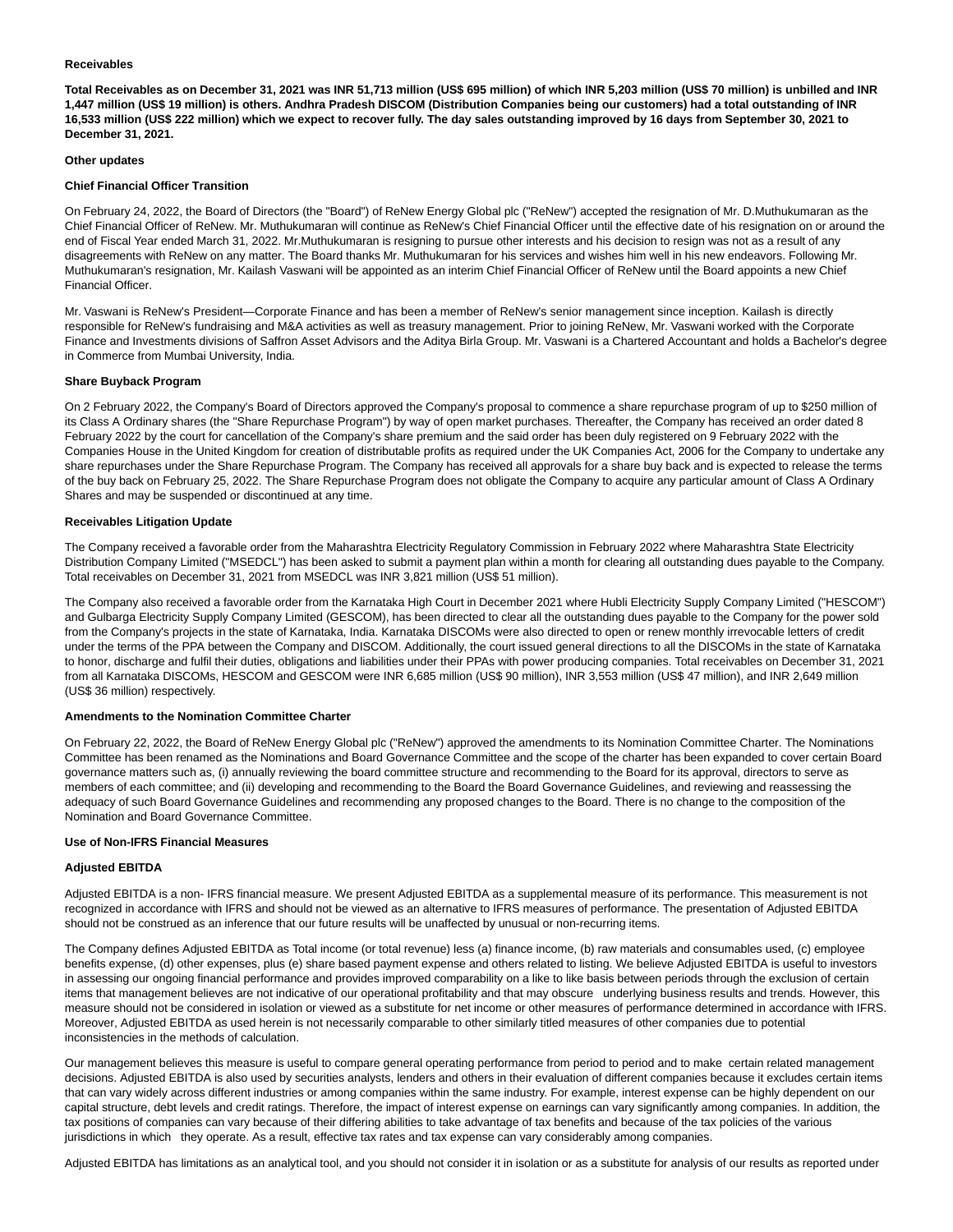IFRS. Some of these limitations include:

- it does not reflect cash expenditures or future requirements for capital expenditures or contractual commitments or foreign exchange gain/loss;
- it does not reflect changes in, or cash requirements for, working capital;
- it does not reflect significant interest expense or the cash requirements necessary to service interest or principal payments on outstanding debt;
- it does not reflect payments made or future requirements for income taxes; and
- although depreciation, amortization and impairment are non-cash charges, the assets being depreciated and amortized will often have to be replaced or paid in the future and Adjusted EBITDA does not reflect cash requirements for such replacements or payments.

Investors are encouraged to evaluate each adjustment and the reasons we consider it appropriate for supplemental analysis. For more information, please see the Reconciliations of Net loss to Adjusted EBITDA towards the end of this earnings release.

## **Cash Flow to Equity (CFe)**

CFe is a Non-IFRS financial measure. We present CFe as a supplemental measure of our performance. This measurement is not recognized in accordance with IFRS and should not be viewed as an alternative to IFRS measures of performance. The presentation of CFe should not be construed as an inference that our future results will be unaffected by unusual or non-recurring items.

We define CFe as Adjusted EBITDA add non cash expense and finance income, less interest expense paid, tax paid/(refund) and normalized loan repayments. Normalized loan repayments are repayment of scheduled payments as per the loan agreement. Adhoc payments and refinancing are not included in normalized loan repayments. The definition also excludes changes in net working capital and investing activities.

We believe IFRS metrics, such as net income (loss) and cash from operating activities, do not provide the same level of visibility into the performance and prospects of our operating business as a result of the long term capital-intensive nature of our businesses, non-cash depreciation and amortization, cash used for debt servicing as well as investments and costs related to the growth of our business.

Our business owns high-value, long-lived assets capable of generating substantial Cash Flows to Equity over time. We believe that external consumers of our financial statements, including investors and research analysts, use CFe both to assess ReNew Power's performance and as an indicator of its success in generating an attractive risk-adjusted total return, assess the value of the business and the platform. This has been a widely used metric by analysts to value our business, and hence we believe this will better help potential investors in analysing the cash generation from our operating assets.

We have disclosed CFe for our operational assets on a consolidated basis, which is not our cash from operations on a consolidated basis. We believe CFe supplements IFRS results to provide a more complete understanding of the financial and operating performance of our businesses than would not otherwise be achieved using IFRS results alone. CFe should be used as a supplemental measure and not in lieu of our financial results reported under IFRS.

## **Webcast and Conference Call Information**

A conference call has been scheduled to discuss the earnings results at 8:30 a.m. Eastern Time (7:00 p.m. IST) on February 25, 2022. The conference call can be accessed live via a[t https://edge.media-server.com/mmc/p/2spfx5if o](https://edge.media-server.com/mmc/p/2spfx5if)r by phone (toll-free) by dialing US/ Canada: 1 855 881 1339` UK: 0800 051 8245, India: 0008 0010 08443; Singapore: 800 101 2785; and Japan: 005 3116 1281 or +61 7 3145 4010 (toll). An audio replay will be available following the call on the ReNew Investor Relations website a[t https://investors.renewpower.in/news-events/events](https://investors.renewpower.in/news-events/events)

## **Notes:**

- 1. This press release contains translations of certain Indian rupee amounts into U.S. dollars at specified rates solely for the convenience of the reader. Unless otherwise stated, the translation of Indian rupees into U.S. dollars has been made at INR 74.39 to US\$1.00, which is the noon buying rate in New York City for cable transfer in non-U.S. currencies as certified for customs purposes by the Federal Reserve Bank of New York on December 30, 2021. We make no representation that the Indian rupee or U.S. dollar amounts referred to in this press release could have been converted into U.S. dollars or Indian rupees, as the case may be, at any particular rate or at all.
- 2. This is a non-IFRS measure. For more information, see "About Key Performance Indicators and Non-IFRS Measures" elsewhere in this release. IFRS refers to International Financial Reporting Standards as issued by the International Accounting Standards Board. In addition, reconciliations of non-IFRS measures to IFRS financial measures, and operating results are included at the end of this release.

## **Forward Looking Statements**

This press release contains forward-looking statements within the meaning of Section 21E of the Securities Exchange Act of 1934, as amended and the Private Securities Litigation Reform Act of 1995, including statements regarding our future financial and operating guidance, operational and financial results such as estimates of nominal contracted payments remaining and portfolio run rate, and the assumptions related to the calculation of the foregoing metrics. The risks and uncertainties that could cause our results to differ materially from those expressed or implied by such forward-looking statements include: the availability of additional financing on acceptable terms; changes in the commercial and retail prices of traditional utility generated electricity; changes in tariffs at which long term PPAs are entered into; changes in policies and regulations including net metering and interconnection limits or caps; the availability of rebates, tax credits and other incentives; the availability of solar panels and other raw materials; its limited operating history, particularly as a relatively new public company; its ability to attract and retain its relationships with third parties, including its solar partners; our ability to meet the covenants in its debt facilities; meteorological conditions; issues related to the COVID-19 pandemic; supply disruptions; solar power curtailments by state electricity authorities and such other risks identified in the registration statements and reports that our Company has filed with the U.S. Securities and Exchange Commission, or SEC, from time to time. Portfolio represents the aggregate megawatts capacity of solar power plants pursuant to PPAs, signed or allotted or has received the LOA. There is no assurance that we will be able to sign a PPA even though we have a letter of award. All forward-looking statements in this press release are based on information available to us as of the date hereof, and we assume no obligation to update these forward-looking statements.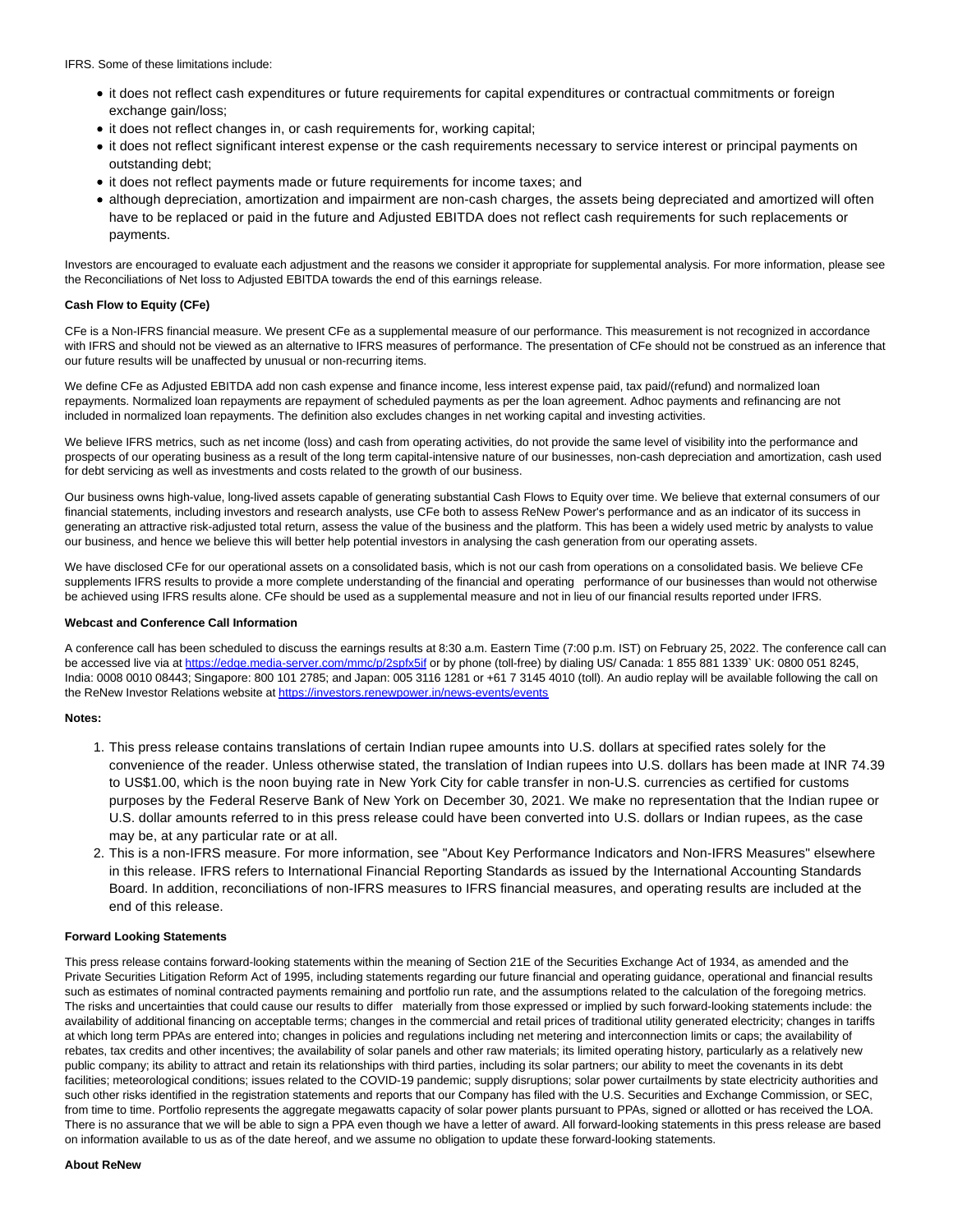Unless the context otherwise requires, all references in this press release to "we," "us," or "our" refers to ReNew Power and its subsidiaries. ReNew is one of the largest renewable energy Independent Power Producers (IPPs) in India and globally. ReNew develops, builds, owns, and operates utility-scale wind and solar energy projects, hydro projects and distributed solar energy projects. As of February 1, 2022, ReNew had a total capacity of 10.2 GW of renewable energy projects across India including commissioned and committed projects.

**Press Enquiries** Kamil Zaheer

[Kamil.zaheer@renewpower.in](mailto:Kamil.zaheer@renewpower.in) +91 9811538880

## **Investors**

Nathan Judge, CFA Anunay Shahi [Ir@renewpower.in](mailto:Ir@renewpower.in)

## **RENEW ENERGY GLOBAL PLC INTERIM CONDENSED CONSOLIDATED STATEMENT OF FINANCIAL POSITION (INR and US\$ amounts in millions, except share and par value data)**

|                                                     | As at March 31, | As at December 31. |               |  |  |
|-----------------------------------------------------|-----------------|--------------------|---------------|--|--|
|                                                     | 2021            | 2021               | 2021          |  |  |
|                                                     | (Audited)       | (Unaudited)        | (Unaudited)   |  |  |
|                                                     | (INR)           |                    |               |  |  |
| Assets                                              |                 | (INR)              | (USD)         |  |  |
| <b>Non-current assets</b>                           |                 |                    |               |  |  |
| Property, plant and equipment                       | 342,036         | 418,012            | 5,619         |  |  |
| Intangible assets                                   | 36,410          | 40,177             | 540           |  |  |
| Right of use assets                                 | 4,264           | 5,678              | 76            |  |  |
| <b>Financial assets</b>                             |                 |                    |               |  |  |
| Trade receivables                                   | 1,178           | 2,142              | 29            |  |  |
| Loans                                               | 140             | 125                | 2             |  |  |
| Others                                              | 2,999           | 331                | 4             |  |  |
| Deferred tax assets (net)                           | 1,611           | 849                | 11            |  |  |
| Prepayments                                         | 679             | 694                | 9             |  |  |
| Non-current tax assets (net)                        | 2,702           | 2,442              | 33            |  |  |
| Other non-current assets                            | 7,715           | 14,082             | 189           |  |  |
| <b>Total non-current assets</b>                     | 399,734         | 484,532            | 6,513         |  |  |
| <b>Current assets</b>                               |                 |                    |               |  |  |
| Inventories                                         | 833             | 1,401              | 19            |  |  |
| <b>Financial assets</b>                             |                 |                    |               |  |  |
| Derivative instruments                              | 2,691           | 4,369              | 59            |  |  |
| Trade receivables                                   | 34,802          | 49,571             | 666           |  |  |
| Cash and cash equivalents                           | 20,679          | 14,718             | 198           |  |  |
| Bank balances other than cash and cash equivalents  | 26,506          | 44,794             | 602           |  |  |
| Loans                                               | 56              | 1,029              | 14            |  |  |
| Others                                              | 3,697           | 3,769              | 51            |  |  |
| Prepayments                                         | 592             | 1,117              | 15            |  |  |
| Other current assets                                | 2,464           | 2,306              | 31            |  |  |
|                                                     | 92,320          | 123,074            | 1,654         |  |  |
| Assets held for sale                                |                 | 7,703              |               |  |  |
| <b>Total current assets</b>                         | 92,320          | 130,777            | 1,654         |  |  |
| <b>Total assets</b>                                 | 492,054         | 615,309            | 8,271         |  |  |
|                                                     |                 |                    |               |  |  |
| <b>Equity and liabilities</b>                       |                 |                    |               |  |  |
| Equity                                              |                 |                    |               |  |  |
| <b>Issued capital</b><br>Share premium              | 3,799<br>67,165 | 4,808<br>163,158   | 65            |  |  |
|                                                     |                 |                    | 2,193         |  |  |
| Hedge reserve<br>Share based payment reserve        | (5,224)         | (3,052)<br>2,674   | (41)<br>36    |  |  |
| <b>Retained losses</b>                              | 1,165           |                    |               |  |  |
|                                                     | (6, 489)        | (43, 137)          | (580)<br>(53) |  |  |
| Other components of equity                          | 1,661           | (3,978)            |               |  |  |
| Equity attributable to equity holders of the parent | 62,077          | 120,473            | 1,619         |  |  |
| Non-controlling interests<br><b>Total equity</b>    | 2,668<br>64,745 | 7,326<br>127,799   | 98<br>1,718   |  |  |
| <b>Non-current liabilities</b>                      |                 |                    |               |  |  |
| <b>Financial liabilities</b>                        |                 |                    |               |  |  |
| Interest-bearing loans and borrowings               | 335,136         | 338,882            | 4,555         |  |  |
| Lease liabilities                                   | 1,782           | 2,413              | 32            |  |  |
| Derivative instruments                              |                 | 8,484              | 114           |  |  |
| Others                                              | 132             |                    |               |  |  |

Deferred government grant The Contract Contract Contract Contract Contract Contract Contract Contract Contract Contract Contract Contract Contract Contract Contract Contract Contract Contract Contract Contract Contract Con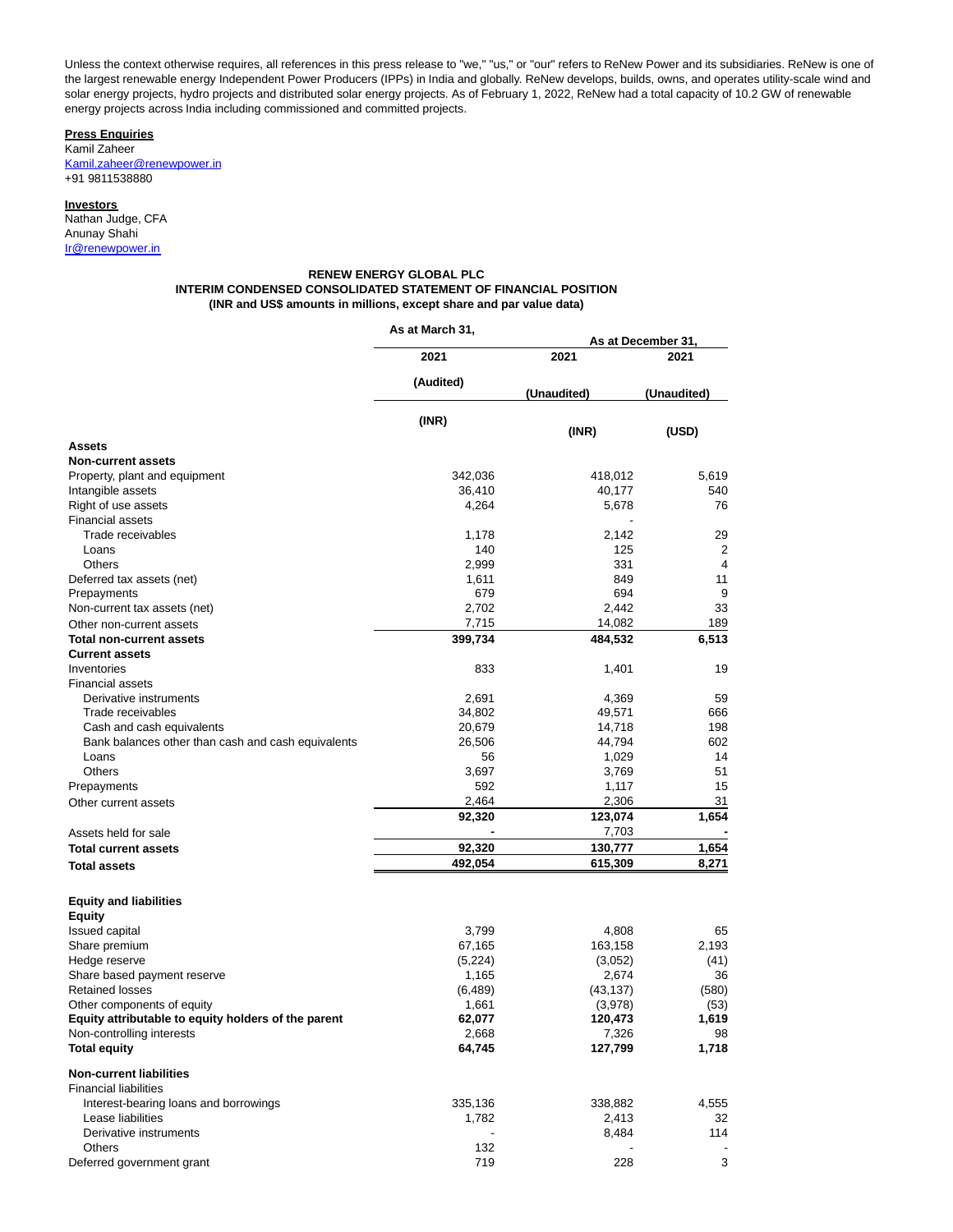| Employee benefit liabilities         | 143     | 179     | 2     |
|--------------------------------------|---------|---------|-------|
| Contract liabilities                 | 1.364   | 1.318   | 18    |
| Provisions                           | 13.686  | 12.304  | 165   |
| Deferred tax liabilities (net)       | 10.808  | 12.652  | 170   |
| Other non-current liabilities        | 2.747   | 2.787   | 37    |
| <b>Total non-current liabilities</b> | 366.517 | 379.247 | 5.098 |

## **RENEW ENERGY GLOBAL PLC INTERIM CONDENSED CONSOLIDATED STATEMENT OF FINANCIAL POSITION (INR and US\$ amounts in millions, except share and par value data)**

|                                                               | As at March 31, |             |                    |
|---------------------------------------------------------------|-----------------|-------------|--------------------|
|                                                               |                 |             | As at December 31, |
|                                                               | 2021            | 2021        | 2021               |
|                                                               | (Audited)       | (Unaudited) | (Unaudited)        |
| <b>Current liabilities</b>                                    |                 |             |                    |
| <b>Financial liabilities</b>                                  |                 |             |                    |
| Interest-bearing loans and borrowings                         | 10,643          | 30,910      | 416                |
| Lease liabilities                                             | 330             | 414         | 6                  |
| Trade payables                                                | 3,245           | 5,098       | 69                 |
| Liability for put options with non-controlling interests      |                 | 891         |                    |
| Derivative instruments                                        | 1,070           | 7,383       | 99                 |
| Others                                                        | 42,622          | 59,801      | 804                |
| Deferred government grant                                     | 39              | 0           | $\Omega$           |
| Employee benefit liabilities                                  | 252             | 171         | 2                  |
| Contract liabilities                                          | 61              | 60          |                    |
| Other current liabilities                                     | 2,266           | 714         | 10                 |
| Current tax liabilities (net)                                 | 264             | 836         | 11                 |
| <b>Total current liabilities</b>                              | 60,792          | 106,278     | 1,429              |
| Liabilities directly associated with the assets held for sale |                 | 1,985       | 27                 |
| <b>Total current liabilities</b>                              | 60,792          | 108,263     | 1,455              |
| <b>Total liabilities</b>                                      | 427,309         | 487,510     | 6,553              |
| <b>Total equity and liabilities</b>                           | 492,054         | 615,309     | 8,271              |

## **RENEW ENERGY GLOBAL PLC INTERIM CONDENSED CONSOLIDATED STATEMENT OF PROFIT OR LOSS (INR and US\$ amounts in millions, except share and par value data)**

|                                                                    |             | Three months ended December 31. |             |             | Nine months ended December 31. |             |  |  |
|--------------------------------------------------------------------|-------------|---------------------------------|-------------|-------------|--------------------------------|-------------|--|--|
|                                                                    | 2020        | 2021                            | 2021        | 2020        | 2021                           | 2021        |  |  |
|                                                                    | (Unaudited) | (Unaudited)                     | (Unaudited) | (Unaudited) | (Unaudited)                    | (Unaudited) |  |  |
|                                                                    | (INR)       | (INR)                           | (USD)       | (INR)       | (INR)                          | (USD)       |  |  |
| Income                                                             |             |                                 |             |             |                                |             |  |  |
| Revenue from contracts with customers                              | 9.885       | 11,896                          | 160         | 37,287      | 44,403                         | 597         |  |  |
| Other operating income                                             | 19          | 653                             | 9           | 70          | 2,228                          | 30          |  |  |
| Finance income                                                     | 508         | 428                             | 6           | 1,629       | 1,235                          | 17          |  |  |
| Other income                                                       | 380         | 485                             | 7           | 2,067       | 3,715                          | 50          |  |  |
| <b>Total income</b>                                                | 10,792      | 13,462                          | 181         | 41,053      | 51,581                         | 693         |  |  |
| <b>Expenses</b>                                                    |             |                                 |             |             |                                |             |  |  |
| Raw materials and consumables used                                 | 138         | 0                               | 0           | 201         | 192                            | 3           |  |  |
| Employee benefits expense                                          | 330         | 1,141                           | 15          | 931         | 3,423                          | 46          |  |  |
| Depreciation and amortisation                                      | 3,023       | 3,582                           | 48          | 8,952       | 10,031                         | 135         |  |  |
| Other expenses                                                     | 1,439       | 2,178                           | 29          | 4,981       | 6,495                          | 87          |  |  |
| Finance costs                                                      | 9,515       | 11,584                          | 156         | 28,132      | 28,892                         | 388         |  |  |
| Change in fair value of warrants                                   |             | (428)                           | (6)         |             | 427                            | 6           |  |  |
| Listing and related expenses                                       |             |                                 |             |             | 10,512                         | 141         |  |  |
| <b>Total expenses</b>                                              | 14,445      | 18,057                          | 243         | 43,197      | 59,972                         | 806         |  |  |
| Loss before share of profit of jointly controlled entities and tax | (3,653)     | (4, 595)                        | (62)        | (2, 144)    | (8, 391)                       | (113)       |  |  |
| Share in loss of jointly controlled entities                       | (43)        |                                 |             | (45)        |                                |             |  |  |
| Loss before tax                                                    | (3,696)     | (4, 595)                        | (62)        | (2, 189)    | (8, 391)                       | (113)       |  |  |
| Income tax expense                                                 |             |                                 |             |             |                                |             |  |  |
| Current tax                                                        | (38)        | 674                             | 9           | 548         | 1,635                          | 22          |  |  |
| Deferred tax                                                       | (157)       | 1,115                           | 15          | 1,356       | 2,547                          | 34          |  |  |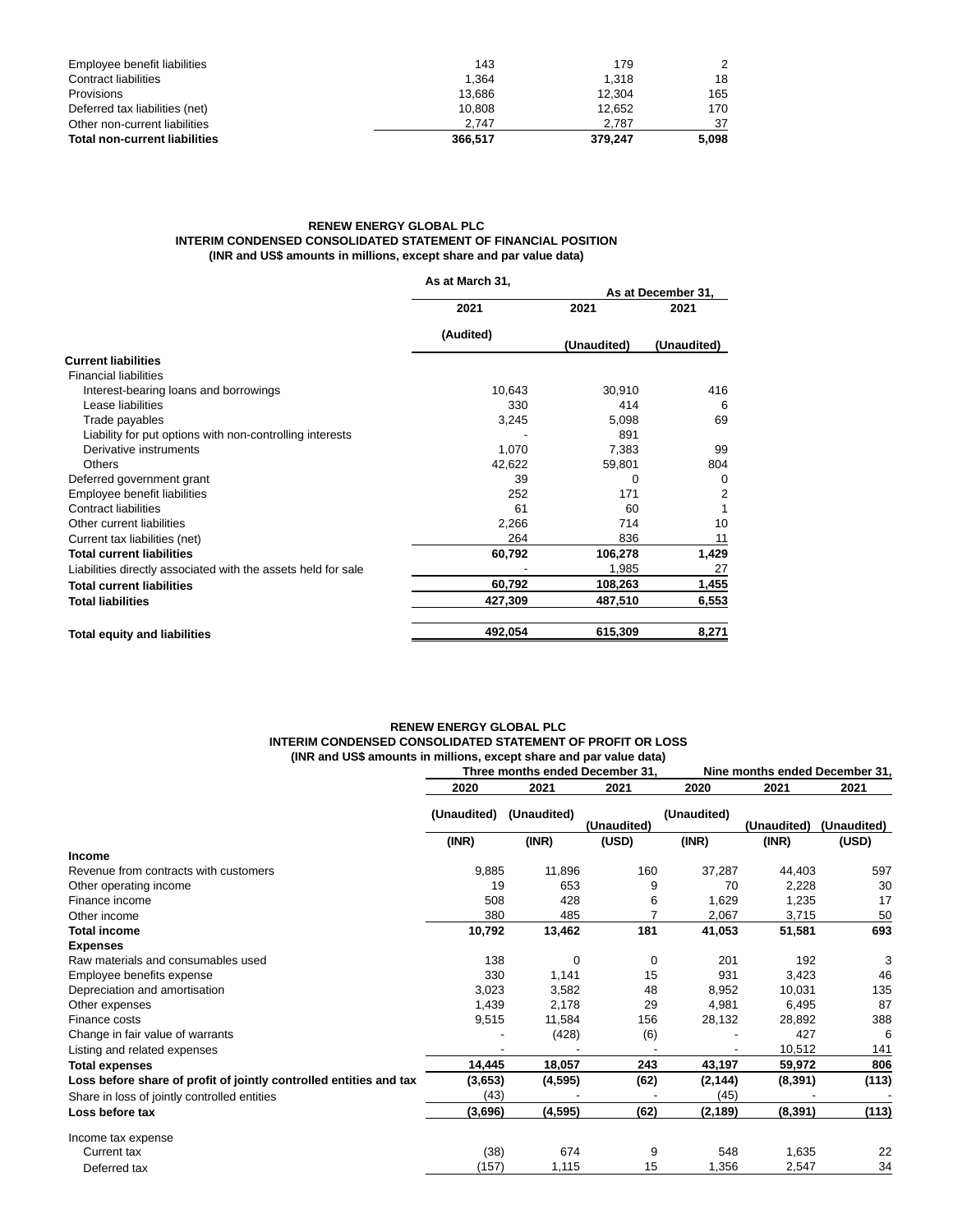| Loss for the period                                                                                                     | (3,501) | (6, 384) | (86)   | (4,093) | (12, 573) | (169)  |
|-------------------------------------------------------------------------------------------------------------------------|---------|----------|--------|---------|-----------|--------|
| Earnings / (loss) per share<br>Basic and Diluted loss attributable to ordinary<br>equity holders of the Parent (in INR) | (8.02)  | (15.10)  | (0.20) | (9.67)  | (32.36)   | (0.43) |

## **RENEW ENERGY GLOBAL PLC INTERIM CONDENSED CONSOLIDATED STATEMENTS OF CASH FLOWS (INR and US\$ amounts in millions)**

|                                                                         |           | Three months ended December 31, |                                                                         |           | Nine months ended December 31, |                |  |  |
|-------------------------------------------------------------------------|-----------|---------------------------------|-------------------------------------------------------------------------|-----------|--------------------------------|----------------|--|--|
|                                                                         | 2020      | 2021                            | 2021                                                                    | 2020      | 2021                           | 2021           |  |  |
|                                                                         |           |                                 | (Unaudited) (Unaudited) (Unaudited) (Unaudited) (Unaudited) (Unaudited) |           |                                |                |  |  |
|                                                                         | (INR)     | (INR)                           | (USD)                                                                   | (INR)     | (INR)                          | (USD)          |  |  |
| Cash flows from operating activities                                    |           |                                 |                                                                         |           |                                |                |  |  |
| Loss before tax                                                         | (3,696)   | (4, 595)                        | (62)                                                                    | (2, 189)  | (8, 391)                       | (113)          |  |  |
| Adjustments to reconcile profit before tax to net cash flows:           |           |                                 |                                                                         |           |                                |                |  |  |
| Depreciation and amortization                                           | 3,023     | 3,582                           | 48                                                                      | 8,952     | 10,031                         | 135            |  |  |
| Change in fair value of warrants                                        |           | (428)                           | (6)                                                                     |           | 427                            | 6              |  |  |
| Provision for operation and maintenance equalization                    | (15)      | (21)                            | (0)                                                                     | 69        | (29)                           | (0)            |  |  |
| Share based payments                                                    | 23        | 835                             | 11                                                                      | 100       | 1,935                          | 26             |  |  |
| Listing and related expenses                                            |           |                                 |                                                                         |           | 7,617                          | 102            |  |  |
| Interest income                                                         | (332)     | (502)                           | (7)                                                                     | (1, 437)  | (1, 235)                       | (17)           |  |  |
| Finance costs                                                           | 9,443     | 11,478                          | 154                                                                     | 27,878    | 28,541                         | 384            |  |  |
| Others                                                                  | (257)     | (182)                           | (2)                                                                     | 141       | 91                             | $\mathbf{1}$   |  |  |
| Working capital adjustments:                                            |           |                                 |                                                                         |           |                                |                |  |  |
| (Increase) / decrease in current trade receivables                      | (2,209)   | 3,276                           | 44                                                                      | (10, 284) | (13,785)                       | (185)          |  |  |
| Decrease / (increase) in non-current trade receivables                  | 1,255     | (886)                           | (12)                                                                    |           | (860)                          | (12)           |  |  |
| Increase in inventories                                                 | (120)     | (267)                           | (4)                                                                     | (427)     | (584)                          | (8)            |  |  |
| (Increase) / decrease in other current financial assets                 | (62)      | 1,335                           | 18                                                                      | 220       | (72)                           | (1)            |  |  |
| (Increase) / decrease in other non-current financial assets             | (71)      |                                 | 6<br>0                                                                  | (38)      | 23                             | 0              |  |  |
| (Increase) / decrease in other current assets                           | (104)     | (371)                           | (5)                                                                     | (721)     | 53                             | $\mathbf{1}$   |  |  |
| Increase in other non-current assets                                    | (18)      | (19)                            | (0)                                                                     | (38)      | (44)                           | (1)            |  |  |
| Decrease / (increase) in prepayments                                    | 2,328     | 482                             | 6                                                                       | (99)      | (531)                          | (7)            |  |  |
| (Decrease) / increase in other current financial liabilities            | (92)      | 30                              | 0                                                                       | 19        | (28)                           | (0)            |  |  |
| Decrease in other current liabilities                                   | (54)      | (363)                           | (5)                                                                     | (1, 377)  | (1,503)                        | (20)           |  |  |
| Increase / (Decrease) in other non-current liabilities                  | 97        | (1)                             | (0)                                                                     | 114       | 13                             | 0              |  |  |
| (Decrease) / increase in contract liabilities                           | (90)      | 19                              | 0                                                                       | 1,379     | 57                             | $\mathbf{1}$   |  |  |
| Increase / (Decrease) in trade payables                                 | 898       | (1, 362)                        | (18)                                                                    | 116       | 1,722                          | 23             |  |  |
| Increase / (Decrease) in employee benefit liabilities                   | 19        | (55)                            | (1)                                                                     | 56        | (54)                           | (1)            |  |  |
| Decrease in provisions                                                  | (4)       |                                 |                                                                         | (4)       |                                |                |  |  |
| Cash generated from operations                                          | 9,962     | 11,991                          | 161                                                                     | 22,430    | 23,394                         | 314            |  |  |
| Income tax refund / (paid) (net)                                        | 437       | (261)                           | (4)                                                                     | 679       | (677)                          | (9)            |  |  |
| Net cash generated from operating activities (a)                        | 10,399    | 11,730                          | 158                                                                     | 23,109    | 22,717                         | 305            |  |  |
| Cash flows from investing activities                                    |           |                                 |                                                                         |           |                                |                |  |  |
| Purchase of property, plant and equipment, intangible assets and        |           |                                 |                                                                         |           |                                |                |  |  |
| right of use assets                                                     | (7, 523)  | (23, 878)                       | (321)                                                                   | (14, 921) | (72,030)                       | (968)          |  |  |
| Sale of property, plant and equipment                                   |           | 107                             | 1                                                                       |           | 114                            | $\overline{2}$ |  |  |
| Redemption / (investments) in deposits having residual maturity         |           |                                 |                                                                         |           |                                |                |  |  |
| more than 3 months (net)                                                | 1,026     | 2,717                           | 37                                                                      | 4,995     | (16, 424)                      | (221)          |  |  |
| Acquisition of subsidiaries (including subsidiaries that are not        |           |                                 |                                                                         |           |                                |                |  |  |
| business), net of cash acquired                                         |           | (6, 389)                        | (86)                                                                    | (34)      | (15, 929)                      | (214)          |  |  |
| Government grant received                                               | 26        |                                 | 0<br>0                                                                  | 26        | 74                             | $\mathbf{1}$   |  |  |
| Proceeds from interest received                                         | 575       | 87                              | 1                                                                       | 1,806     | 781                            | 11             |  |  |
| Loans given                                                             |           | (950)                           | (13)                                                                    |           | (950)                          | (13)           |  |  |
| Net cash used in investing activities (b)                               | (5,896)   | (28, 306)                       | (381)                                                                   | (8, 128)  | (104, 364)                     | (1, 403)       |  |  |
| Cash flows from financing activities                                    |           |                                 |                                                                         |           |                                |                |  |  |
| Capital transaction involving issue of shares (net of transaction cost) |           | (527)                           | (7)                                                                     |           | 67,978                         | 914            |  |  |
| Distribution / cash paid to RPPL's equity holders                       |           |                                 |                                                                         |           | (19,609)                       | (264)          |  |  |
| Acquisition of interest by non-controlling interest in subsidiaries     |           | 35                              | 0                                                                       |           | 1,071                          | 14             |  |  |
| Payment for acquisition of interest from non-controlling interest       | (606)     | (5)                             | (0)                                                                     | (1, 493)  | (741)                          | (10)           |  |  |
| Payment of lease liabilities (including payment of interest expense)    | (51)      | (77)                            | (1)                                                                     | (182)     | (194)                          | (3)            |  |  |
| Payment made for repurchase of vested stock options                     |           |                                 |                                                                         | (681)     | (610)                          | (8)            |  |  |
| Proceeds from long term interest-bearing loans and borrowings           | 34,757    | 19,758                          | 266                                                                     | 65,806    | 118,150                        | 1,588          |  |  |
| Repayment of long term interest-bearing loans and borrowings            | (27, 947) | (11, 642)                       | (157)                                                                   | (56, 259) | (79, 921)                      | (1,074)        |  |  |
| Proceeds from short term interest-bearing loans and borrowings          | 7,737     | 19,875                          | 267                                                                     | 13,637    | 68,299                         | 918            |  |  |
| Repayment of short term interest-bearing loans and borrowings           | (6, 248)  | (17, 977)                       | (242)                                                                   | (13, 540) | (57, 445)                      | (772)          |  |  |
| Interest paid                                                           | (7,046)   | (4, 359)                        | (59)                                                                    | (22,654)  | (21,138)                       | (284)          |  |  |
| Net cash generated from / (used in) financing activities (c)            | 596       | 5,081                           | 68                                                                      | (15, 366) | 75,840                         | 1,019          |  |  |